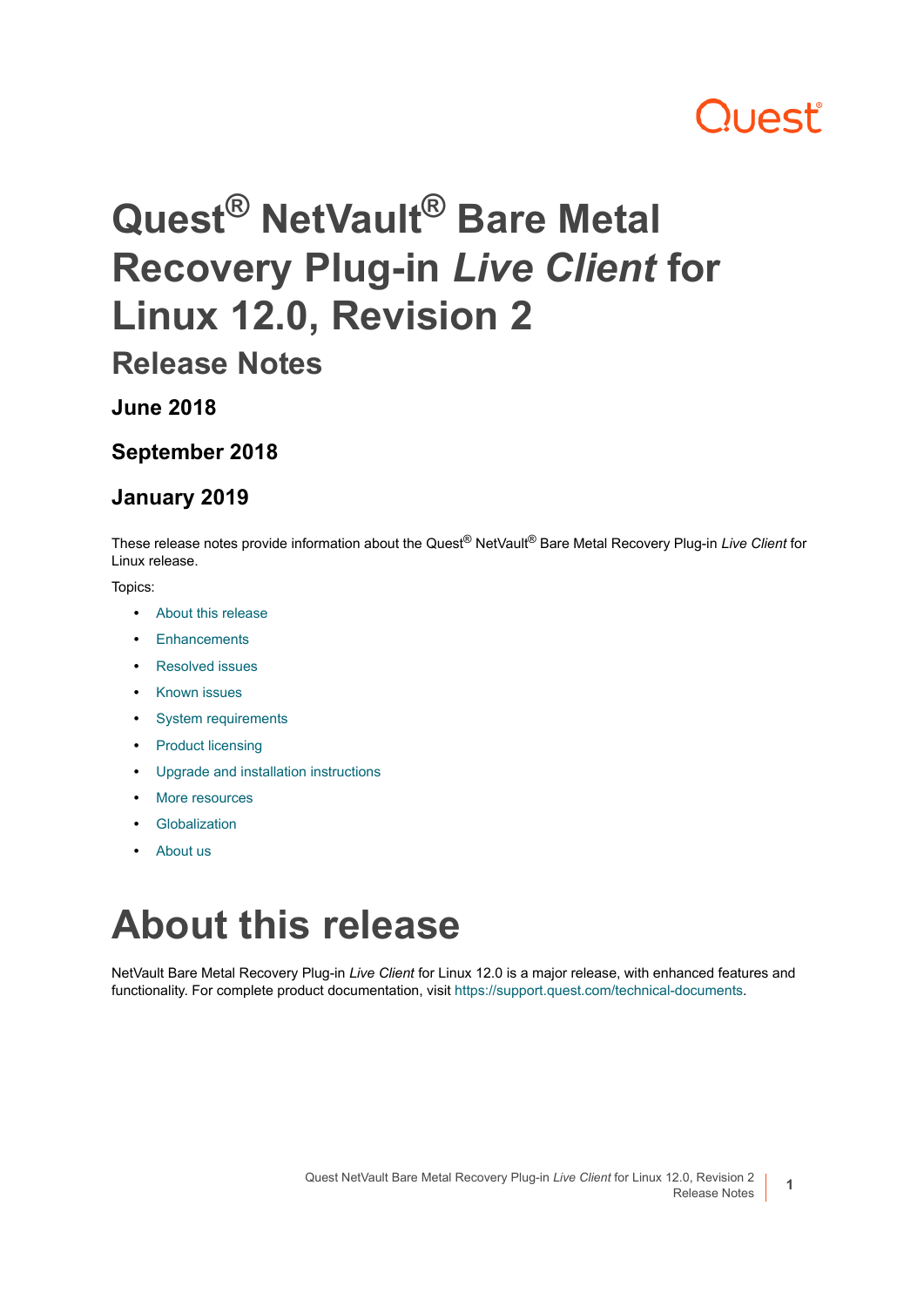### <span id="page-1-0"></span>**Enhancements**

The following is a list of enhancements implemented in NetVault Bare Metal Recovery Plug-in *Live Client* for Linux 12.0.

**Table 1. General enhancements**

| Enhancement                                            | <b>Issue ID</b>   |
|--------------------------------------------------------|-------------------|
| Added support for CentOS 6.8, 6.9, and 7.4.            | DNBMR-1121.       |
|                                                        | DNBMR-1122.       |
|                                                        | <b>DNBMR-1150</b> |
| Added support for Red Hat Enterprise Linux (RHEL) 7.4. | <b>DNBMR-1140</b> |

### <span id="page-1-1"></span>**Resolved issues**

The following is a list of issues resolved in this release.

**Table 2. Resolved issues**

| <b>Resolved issue</b>                                                                                                                                                                                                                                                                                                                                                                                       | <b>Issue ID</b>                  |
|-------------------------------------------------------------------------------------------------------------------------------------------------------------------------------------------------------------------------------------------------------------------------------------------------------------------------------------------------------------------------------------------------------------|----------------------------------|
| Corrected an issue that prevented successful backups of a small partition with low disk usage<br>on a slow network. Quest added a parameter, DelayStopCommand, to the nvdrx.cfg file. The<br>parameter uses a default setting of 15 seconds. This delay ensures that, in most cases, backup<br>succeeds. This correction applies when the small partition is the last partition processed in the<br>backup. | <b>DNBMR-1160</b>                |
| Corrected an issue in which a backup job for a Linux client whose disk geometry was "I, /boot,<br><b>/var, swap, /home,</b> " skipped the smallest partition that appeared in the middle of a list of<br>backup jobs. This issue occurred on slow networks, even with the DelayStopCommand<br>parameter set to 15 seconds in the "nydrx.cfq" file.                                                          | DNBMR-1162.<br><b>DNBMR-1169</b> |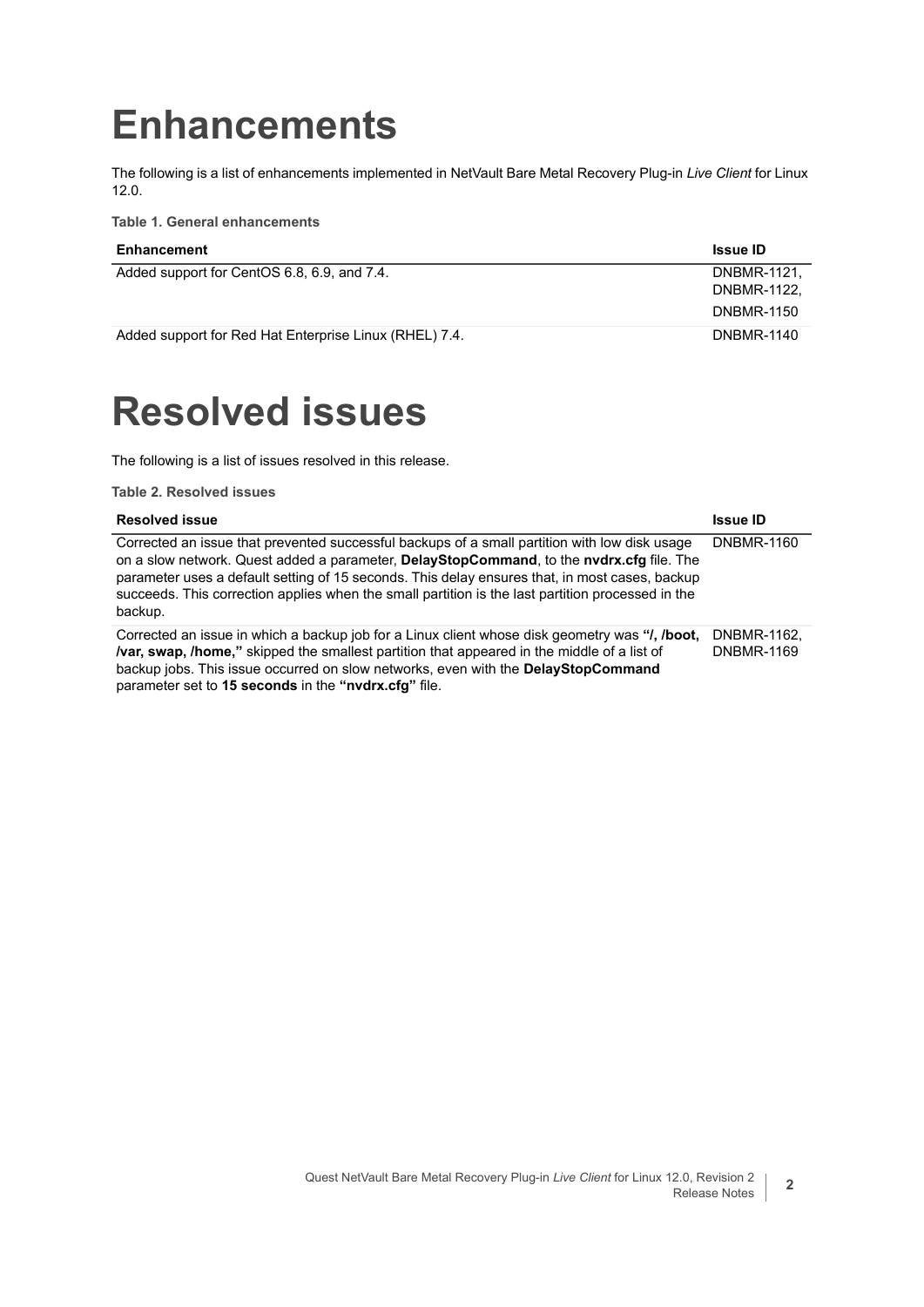## <span id="page-2-0"></span>**Known issues**

The following is a list of issues, including issues attributed to third-party products, known to exist at the time of release.

**Table 3. General known issues**

| Known issue                                                                                                                                                                                                                                                                                           | <b>Issue ID</b>                                     |
|-------------------------------------------------------------------------------------------------------------------------------------------------------------------------------------------------------------------------------------------------------------------------------------------------------|-----------------------------------------------------|
| Backing up a Red Hat Enterprise Linux (RHEL) 5.1 Client might fail with the following error:                                                                                                                                                                                                          | DNBMR-16<br>(17294,                                 |
| Cannot find the Xen hypervisor file which the system was booted with.<br>Without this, it is not possible to perform a system installation. You<br>should create the file /storix/config/multibootfile with a line<br>specifying the full path to the hypervisor file and recreate the boot<br>media. | VLG-110).<br>DNBMR-64<br>(17342,<br><b>VLG-156)</b> |
|                                                                                                                                                                                                                                                                                                       |                                                     |

#### **Workaround:**

1 Open **"/boot/grub/grub.conf"**, and find the section from which the machine was booted.

It is similar to the following: kernel /xen.gz-2.6.18-53.el5

2 Create a file named **"/storix/config/multibootfile"** with a line specifying the full path to the hypervisor file as shown in the following example: /boot/xen.gz-2.6.18-53.el5

After a successful restore, the size of mounted partitions might change and the temporary file systems might be unmounted. Manually mount the temporary filesystem (tmpfs) or edit **"/etc/fstab"** to mount it when the system starts. DNBMR-24 (17302, VLG-118)

If the SCSI or network devices are not available upon booting from the Storix boot media, it might indicate that your device modules are not included on the boot media or not listed in the master modules file. DNBMR-39 (17317, VLG-131)

#### **Workaround:**

To add the missing SCSI and network device modules, perform the following steps on the client on which the boot media is created:

1 To copy the original "bootlist" file to your custom directory, issue the following command: # cp /opt/storix/config/bootlist\_scsi /storix/config/bootlist\_scsi

**NOTE: Use "bootlist network"** files when adding an entry for network driver and "bootlist scsi" files when adding an entry for SCSI driver.

2 Open the **"bootlist"** file in the custom directory, and add your SCSI device modules following **#\$ SCSI** adapters and network device modules following **"#\$ Ethernet Network Adapters**.

Use the following format to add the modules: **#MOD:S:module name:description**

**Example:** #MOD:S:dc395x\_trm:DC-395U SCSI adapter support

| On an Ubuntu client, the Storix maintenance shell does not return the maint > prompt after a<br>restore. This issue occurs because /bin/sh is linked to /bin/dash in Ubuntu. When the restore<br>completes, Storix does a <b>chroot</b> to the newly restored root and invokes <b>/bin/sh</b> . This shell does<br>not display any prompt.                                                               | DNBMR-68<br>(17346,<br><b>VLG-161)</b> |
|----------------------------------------------------------------------------------------------------------------------------------------------------------------------------------------------------------------------------------------------------------------------------------------------------------------------------------------------------------------------------------------------------------|----------------------------------------|
| The plug-in does not support encrypted partitions. If an encrypted partition is enabled, a backup<br>fails with the following errors:                                                                                                                                                                                                                                                                    | DNBMR-83<br>(17361,<br><b>VLG-175)</b> |
| Warning: Volume Group VolGroup00 will be ignored because it contains<br>physical volume mapper/luks-bfb0ef38-6066-4d0e-9e15-8c5fbe53ee4f,<br>which is not a supported device type.<br>Error: The / filesystem exists on the system but is not included on the<br>backup because it is in a logical volume you did not select to include.<br>You must include volume group VolGroup00 on a system backup. |                                        |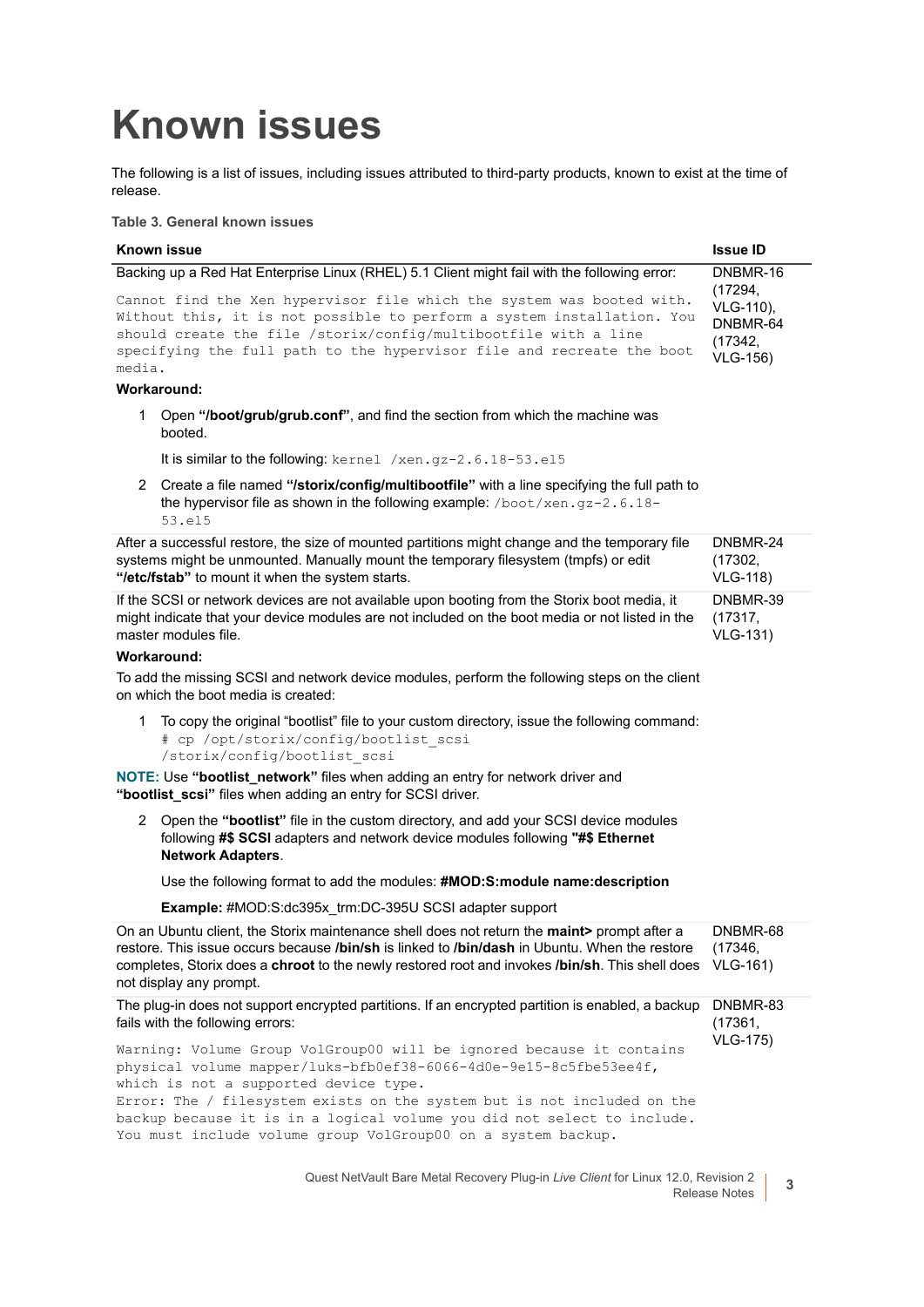**Table 3. General known issues**

| <b>Known issue</b>                                                                                                                                                                                                                                                                                                                                                                                           | <b>Issue ID</b>                  |
|--------------------------------------------------------------------------------------------------------------------------------------------------------------------------------------------------------------------------------------------------------------------------------------------------------------------------------------------------------------------------------------------------------------|----------------------------------|
| If you are using Storix, restoring to the same client or a different client of the same disk size—<br>either of which is configured as part of a logical group and volume—causes the following<br>message to appear:                                                                                                                                                                                         |                                  |
| The following non-fatal errors must be corrected before continuing:<br>Disk sdb: This disk is not large enough for the partitions as they are<br>currently defined. You must reduce the space requirements on this disk<br>by at least 7MB by removing the partitions or reducing their sizes.<br>Workaround: To adjust the partition sizes, use the View/Change Installation Settings feature<br>in Storix. |                                  |
| To allow the recovery process to re-create a striped logical volume across multiple disks,<br>manually change the stripe size.                                                                                                                                                                                                                                                                               |                                  |
| From the Main Menu in Storix, select View/Change Installation Settings > Logical<br>1.<br>Volume Management > Add or Change Logical Volume.                                                                                                                                                                                                                                                                  |                                  |
| Select the applicable volume, and press Enter.<br>2                                                                                                                                                                                                                                                                                                                                                          |                                  |
| Change the Stripe Size from 0 to the size that was originally configured.<br>3                                                                                                                                                                                                                                                                                                                               |                                  |
| To return to the Main Menu, press F3 on each selection screen.<br>4                                                                                                                                                                                                                                                                                                                                          |                                  |
| Because Storix SBAdmin does not support the Dell EqualLogic driver, the plug-in does not<br>support backup jobs sent to Dell EqualLogic devices.                                                                                                                                                                                                                                                             | DNBMR-1079.<br><b>DNBMR-1097</b> |

(31073, 32465)

### <span id="page-3-0"></span>**System requirements**

Before installing NetVault Bare Metal Recovery Plug-in *Live Client* for Linux 12.0, ensure that your system meets the requirements outlined in the *Quest NetVault Backup Compatibility Guide* available at [https://support.quest.com/technical-documents.](https://support.quest.com/technical-documents)

### **Upgrade and compatibility**

For complete supported-platform information, see the *Quest NetVault Backup Compatibility Guide*.

## <span id="page-3-1"></span>**Product licensing**

To obtain the license key for your NetVault Backup Server environment, determine the NetVault Machine ID of your main NetVault Backup Server. Also identify the machine IDs of any clients running application plug-ins, such as Oracle, MySQL, PostgreSQL, SQL Server, and Exchange.

You can use the NetVault Configuration Wizard to install the product license keys. Alternatively, you can install the license keys from the Manage Clients page.

- **•** [Obtaining a machine ID](#page-4-1)
- **•** [Installing a license key using the configuration wizard](#page-4-2)
- **•** [Installing a license key from the Manage Clients page](#page-4-3)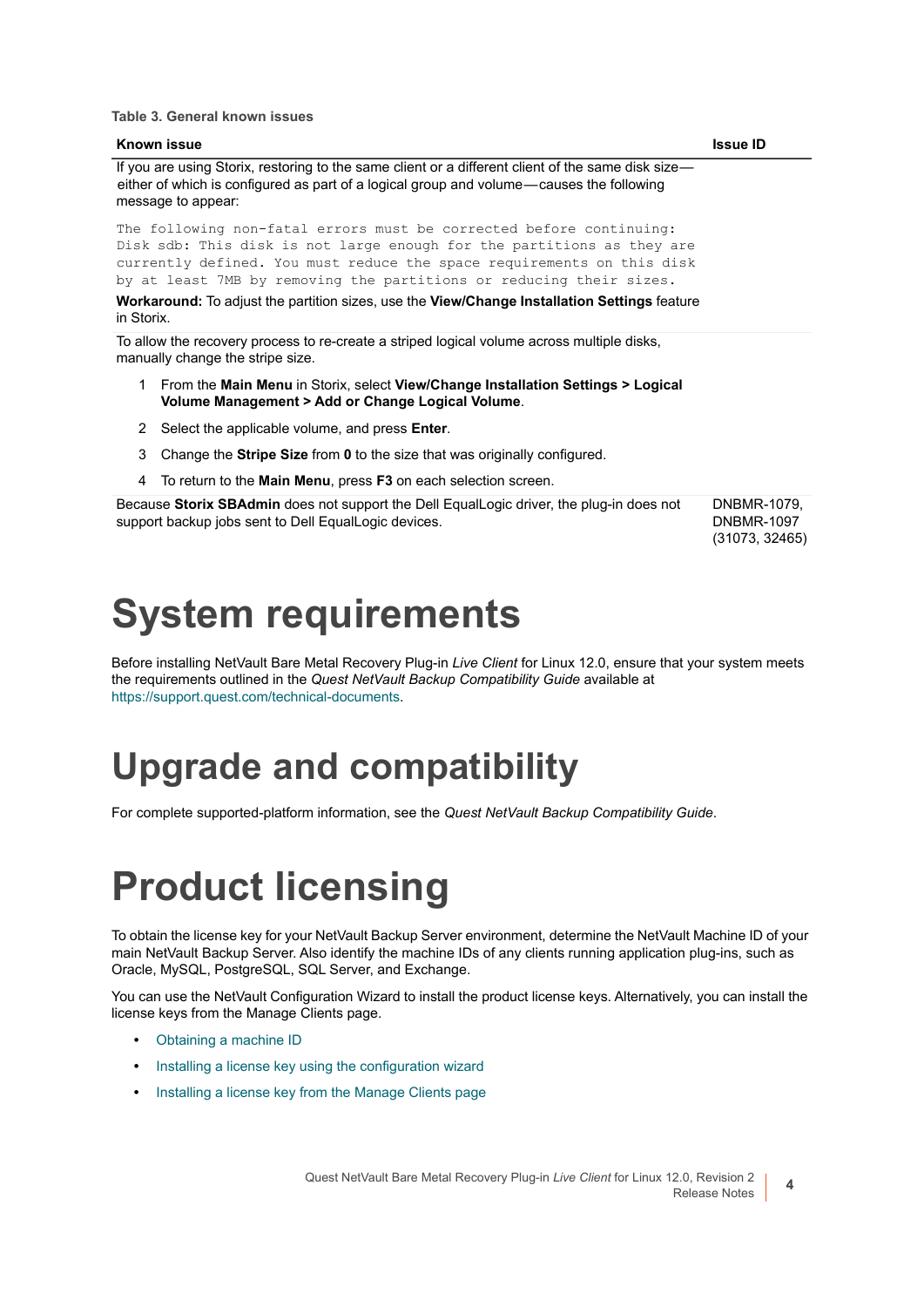## <span id="page-4-1"></span>**Obtaining a machine ID**

- 1 Start the NetVault Backup WebUI.
- 2 In the Navigation pane, click **Manage Clients**.
- 3 In the **NetVault Backup Clients** list, select the applicable machine, and click **Manage**.
- 4 On the **View Client** page, note the machine ID exactly as it is displayed in the **Client Summary** table.

### <span id="page-4-2"></span>**Installing a license key using the configuration wizard**

- 1 In the Navigation pane, click **Guided Configuration**.
- 2 On the **NetVault Configuration Wizard** page, click **Install Licenses**.
- 3 In the **NetVault Backup Clients** list, select the applicable machine, and click **Next**.
- 4 In the **Enter the license key string** box, type or copy and paste the license key, and click **Apply**. After the key is applied successfully, a message is displayed.

### <span id="page-4-3"></span>**Installing a license key from the Manage Clients page**

- 1 In the Navigation pane, click **Manage Clients**.
- 2 In the **NetVault Backup Clients** list, select the applicable machine, and click **Manage**.
- 3 On the **View Client** page, click **Install License**.
- 4 In the **Install License** dialog box, type or copy and paste the license key, and click **Apply**. After the key is applied successfully, a message is displayed.
- 5 To dismiss the dialog box, click **Close**.

## <span id="page-4-0"></span>**Upgrade and installation instructions**

- **•** If you are upgrading from a previous version of the plug-in, remove the existing version of the plug-in. For details on removing the plug-in, see the *Quest NetVault Bare Metal Recovery User's Guide*.
- **•** If you are upgrading from a previous version of the plug-in, upgrade all clients and servers to the same version. (DNBMR-901)
- **•** For upgrade and installation instructions, see the *Quest NetVault Bare Metal Recovery User's Guide*.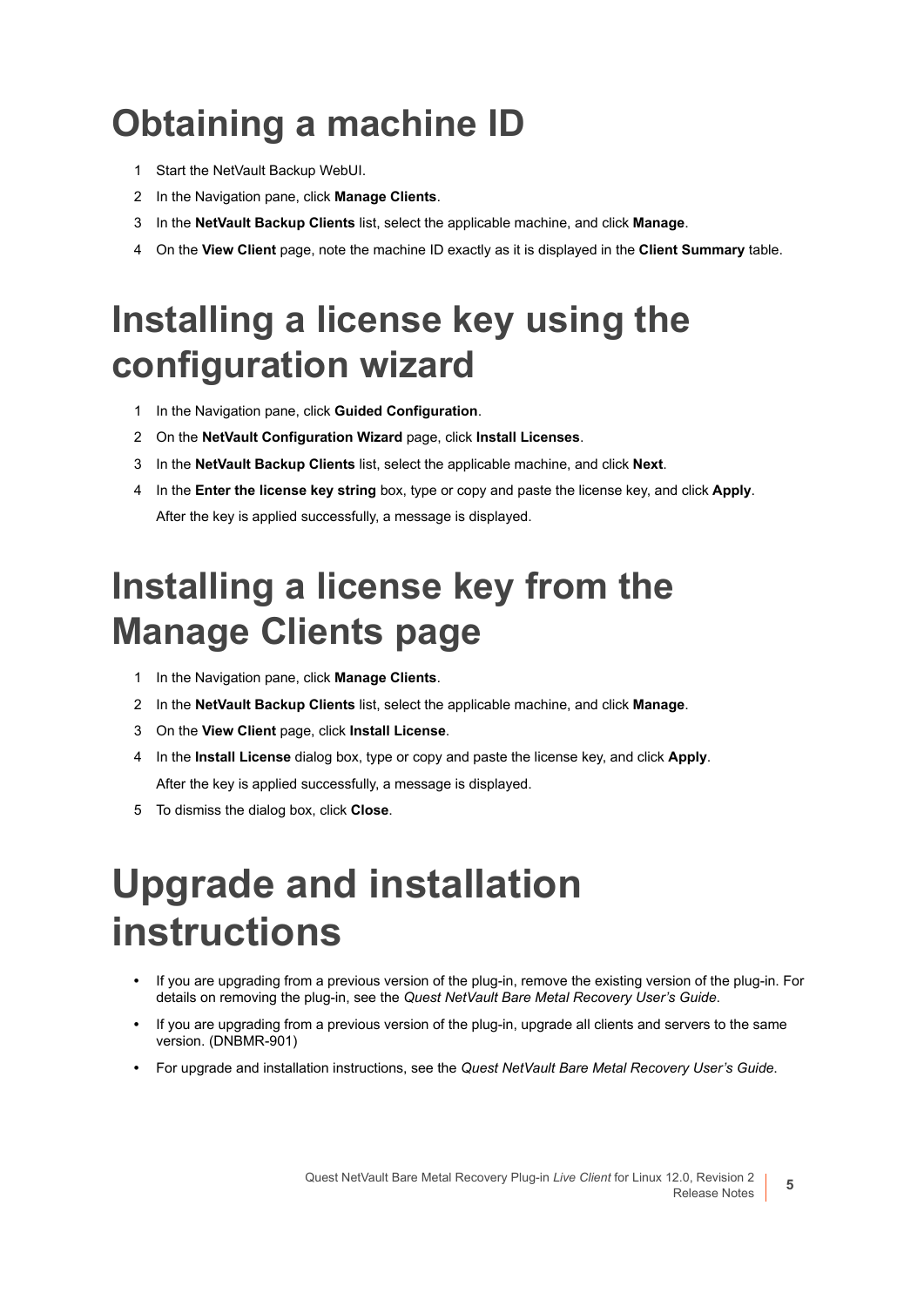### <span id="page-5-0"></span>**More resources**

Additional information is available from the following:

- **•** [Online product documentation](https://support.quest.com/technical-documents/)
- **•** [NetVault community](https://www.quest.com/community/products/netvault/)

# <span id="page-5-1"></span>**Globalization**

This section contains information about installing and operating this product in non-English configurations, such as those needed by customers outside of North America. This section does not replace the materials about supported platforms and configurations found elsewhere in the product documentation.

This release supports any single-byte or multi-byte character set. It supports simultaneous operation with multilingual data. This release is targeted to support operations in the following regions: North America, Western Europe and Latin America, Central and Eastern Europe, Far-East Asia, Japan.

The release is localized to the following languages: Chinese (Simplified), French, German, Japanese, Korean.

## <span id="page-5-2"></span>**About us**

Quest provides software solutions for the rapidly-changing world of enterprise IT. We help simplify the challenges caused by data explosion, cloud expansion, hybrid datacenters, security threats, and regulatory requirements. We are a global provider to 130,000 companies across 100 countries, including 95% of the Fortune 500 and 90% of the Global 1000. Since 1987, we have built a portfolio of solutions that now includes database management, data protection, identity and access management, Microsoft platform management, and unified endpoint management. With Quest, organizations spend less time on IT administration and more time on business innovation. For more information, visit [www.quest.com](https://www.quest.com/company/contact-us.aspx).

### **Technical support resources**

Technical support is available to Quest customers with a valid maintenance contract and customers who have trial versions. You can access the Quest Support Portal at [https://support.quest.com.](https://support.quest.com)

The Support Portal provides self-help tools you can use to solve problems quickly and independently, 24 hours a day, 365 days a year. The Support Portal enables you to:

- **•** Submit and manage a Service Request.
- **•** View Knowledge Base articles.
- **•** Sign up for product notifications.
- **•** Download software and technical documentation.
- **•** View how-to-videos.
- **•** Engage in community discussions.
- **•** Chat with support engineers online.
- **•** View services to assist you with your product.